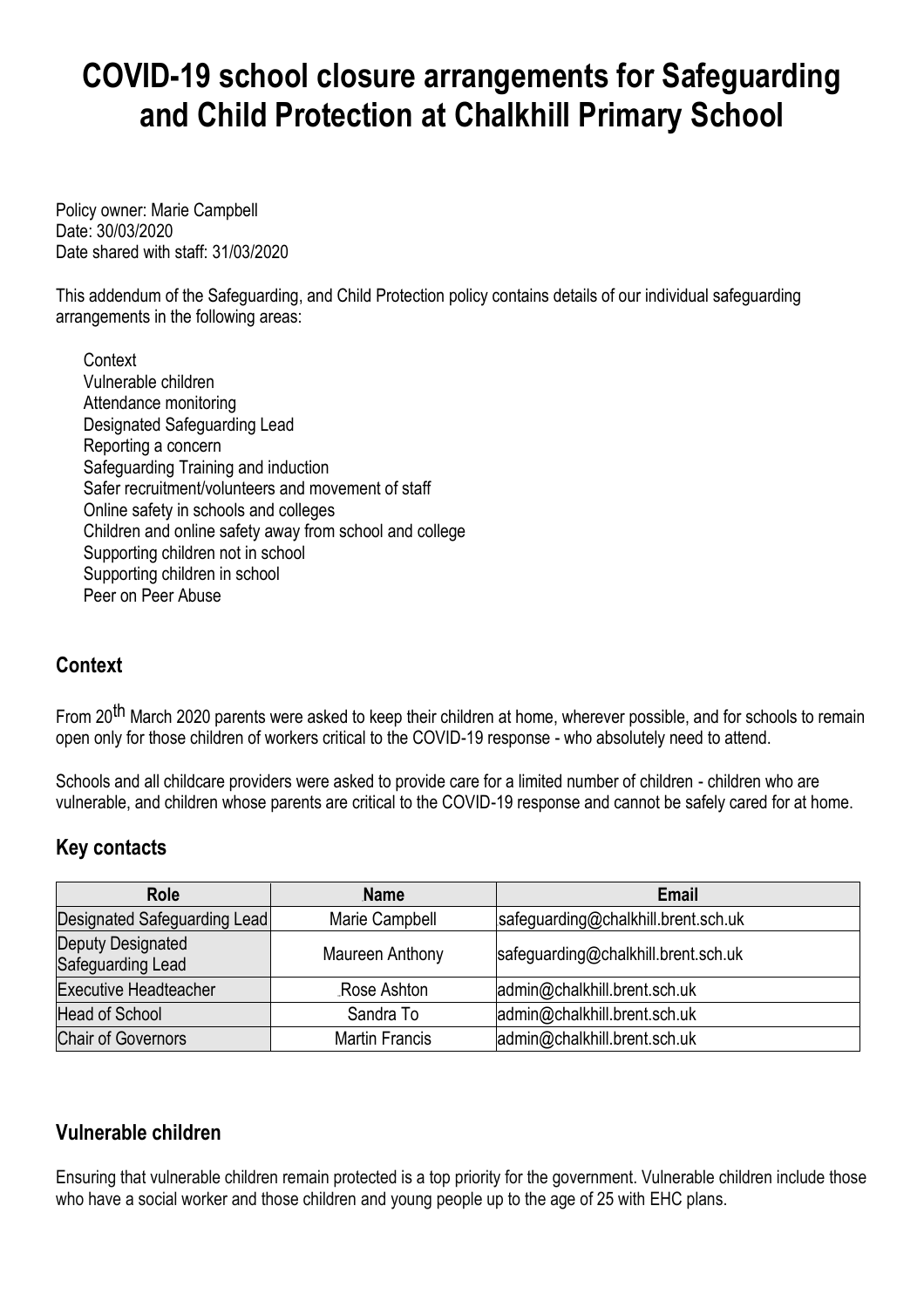Local authorities have the key day-to-day responsibility for delivery of children's social care. Social workers and VSHs will continue to work with vulnerable children in this difficult period and should support these children to access this provision. There is an expectation that children with a social worker will attend provision, unless in consultation with the child's social worker and family it is agreed this is not in the best interests of the child.

Senior leaders, especially DSLs (and deputies) know who our most vulnerable children are and we have the flexibility to offer a place to those on the edges of receiving children's social care support.

School and college staff should continue to work with and support children' social workers to help protect vulnerable children. This will be especially important during the COVID-19 period.

Eligibility for free school meals in and of itself should not be the determining factor in assessing vulnerability. All children in receipt of free school meals will receive a food voucher.

Chalkhill will continue to work with and support children's social workers to help protect vulnerable children. This includes working with and supporting children's social workers. The lead person for this will be: Marie Campbell

There is an expectation that vulnerable children who have a social worker will attend an education setting, so long as they do not have underlying health conditions that put them at risk. In circumstances where a parent does not want to bring their child to an education setting, and their child is considered vulnerable, the social worker and the DSL or Deputy DSL will explore the reasons for this directly with the parent.

Where parents are concerned about the risk of the child contracting COVID19, the DSL or Deputy DSL or the social worker will talk through these anxieties with the parent/carer following the advice set out by Public Health England.

Chalkhill will encourage our vulnerable children to attend a school, including remotely if needed.

#### **Attendance monitoring**

Local authorities and education settings do not need to complete their usual day-to- day attendance processes to follow up on non-attendance.

The Department for Education has introduced a daily online [attendance](https://www.gov.uk/government/publications/coronavirus-covid-19-attendance-recording-for-educational-settings) form to keep a record of children of critical workers and vulnerable children who are attending school. This allows for a record of attendance for safeguarding purposes and allows schools to provide accurate, up-to-date data to the department on the number of children taking up places.

The DSL or Deputy DSL and social workers will agree with parents/carers whether children in need should be attending school. They will follow up with any parent or carer who has arranged care for their child(ren) and the child(ren) subsequently do not attend.

# **HOW THIS LOOKS AT CHALKHILL**

To support the above, Chalkhill will, when communicating with parents/carers and carers, confirm emergency contact numbers are correct and ask for any additional emergency contact numbers where they are available.

In all circumstances where a vulnerable child does not take up their place at school, or discontinues, Chalkhill will notify their social worker.

## **Designated Safeguarding Lead**

Chalkhill school has a Designated Safeguarding Lead (DSL) and a Deputy DSL.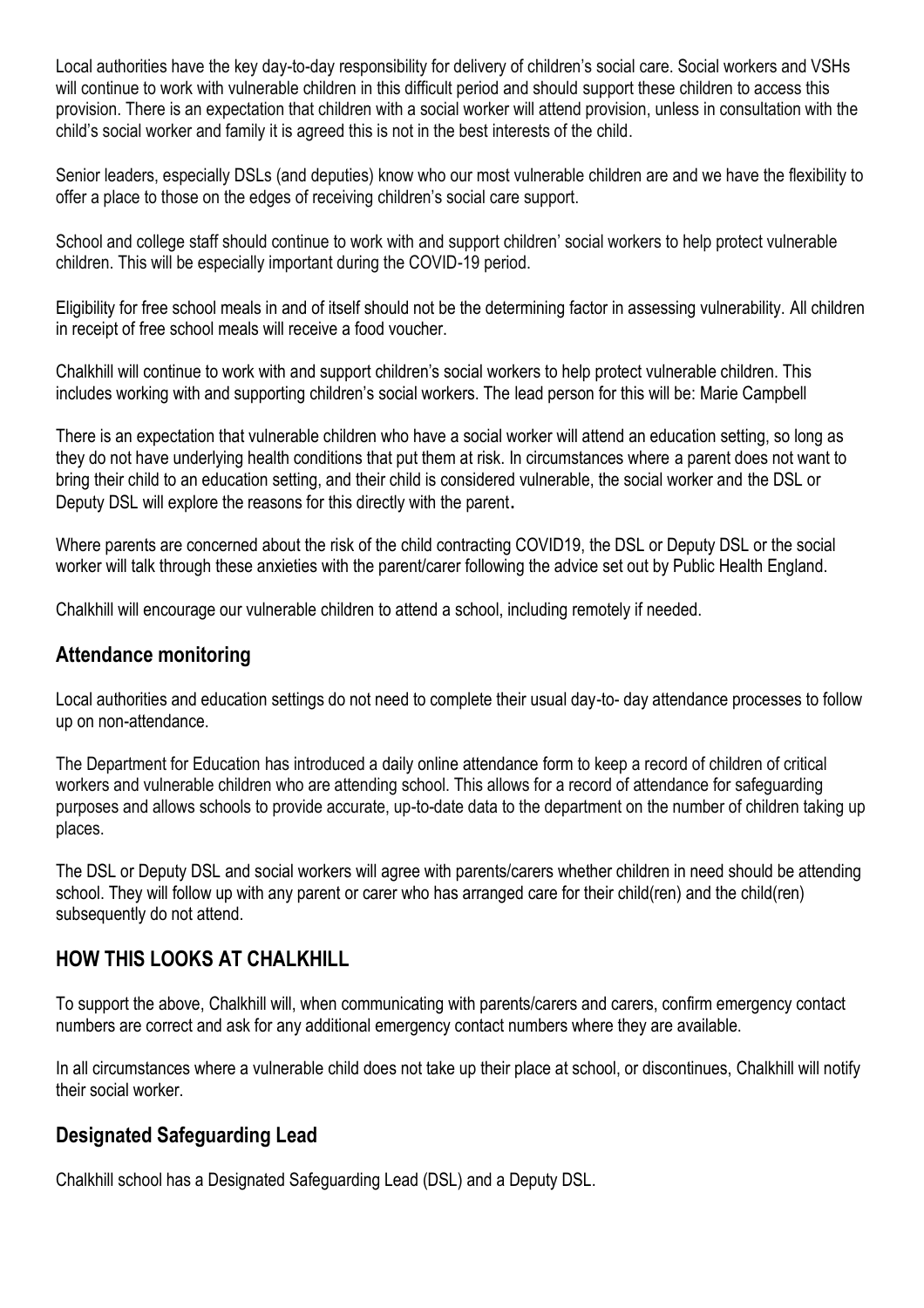The Designated Safeguarding Lead is: Marie Campbell

The Deputy Designated Safeguarding Lead is: Maureen Anthony

The optimal scenario is to have a trained DSL (or deputy) available on site. Where this is not the case a trained DSL (or deputy) will be available to be contacted via phone or email- for example when working from home.

Where a trained DSL (or deputy) is not on site, in addition to the above, a senior leader will assume responsibility for coordinating safeguarding on site.

This might include liaising with the offsite DSL (or deputy) and as required liaising with children's social workers where they require access to children in need and/or to carry out statutory assessments at the school.

It is important that all Chalkhill staff and volunteers have access to a trained DSL (or deputy). On each day staff on site will be made aware of that person is and how to speak to them.

The DSL will continue to engage with social workers, and attend all multi-agency meetings, which can be done remotely.

## **Reporting a concern**

Where staff have a concern about a child, they should continue to follow the process outlined in the school Safeguarding Policy.

Staff are reminded of the need to report any concern immediately and without delay to

**Brent Family Front Door on: 020 8937 4300 (option 1)**

**If calling outside normal office hours (9am - 5pm) please call our emergency duty team on: 020 8863 5250.**

Where staff are concerned about an adult working with children in the school, they should report the concern to the senior leader on site who will inform the DSL and executive headteacher. If there is a requirement to make a notification to the DSL or headteacher whilst away from school, this should be done verbally and followed up with an email.

Concerns around the Headteacher should be directed to the Chair of Governors: Martin Francis

## **Safeguarding Training and induction**

DSL training is very unlikely to take place whilst there remains a threat of the COVID 19 virus.

For the period COVID-19 measures are in place, a DSL (or deputy) who has been trained will continue to be classed as a trained DSL (or deputy) even if they miss their refresher training.

All existing school staff have had safeguarding training and have read part 1 of Keeping Children Safe in Education (2019). The DSL should communicate with staff any new local arrangements, so they know what to do if they are worried about a child.

Where new staff are recruited, or new volunteers enter Chalkhill they will continue to be provided with a safeguarding induction.

If staff are deployed from another education or children's workforce setting to our school, we will take into account the DfE supplementary guidance on safeguarding children during the COVID-19 pandemic and will accept portability as long as the current employer confirms in writing that:-

the individual has been subject to an enhanced DBS and children's barred list check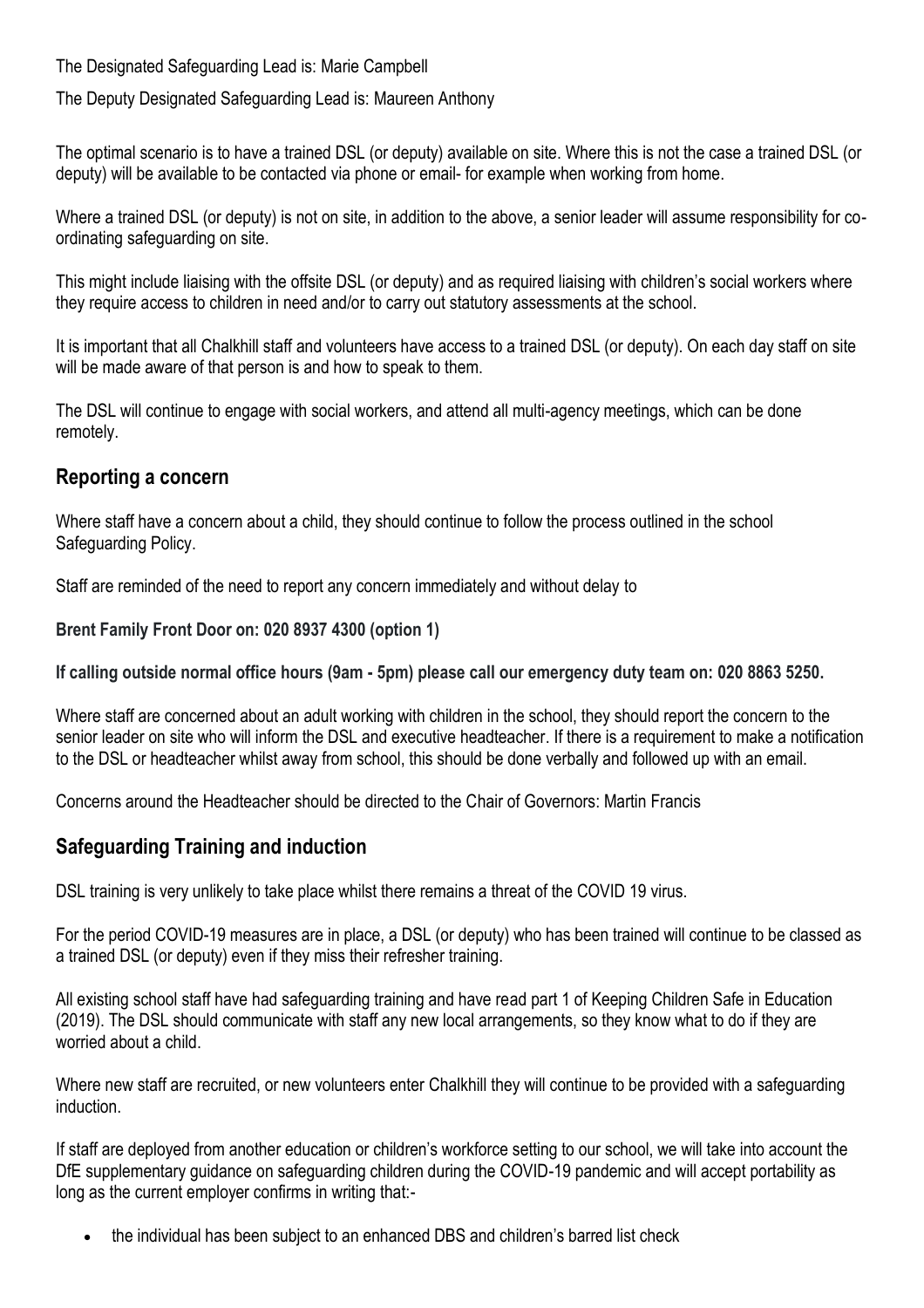- there are no known concerns about the individual's suitability to work with children
- there is no ongoing disciplinary investigation relating to that individual

Upon arrival, they will be given a copy of the receiving setting's child protection policy, confirmation of local processes and confirmation of DSL arrangements.

## **Safer recruitment/volunteers and movement of staff**

It remains essential that people who are unsuitable are not allowed to enter the children's workforce or gain access to children. When recruiting new staff, Chalkhill will continue to follow the relevant safer recruitment processes for their setting, including, as appropriate, relevant sections in part 3 of Keeping Children Safe in Education (2019) (KCSIE).

In response to COVID-19, the Disclosure and Barring Service (DBS) has made changes to its guidance on standard and enhanced DBS ID checking to minimise the need for face-to-face contact.

Where Chalkhill are utilising volunteers, we will continue to follow the checking and risk assessment process as set out in paragraphs 167 to 172 of KCSIE. Under no circumstances will a volunteer who has not been checked be left unsupervised or allowed to work in regulated activity.

Chalkhill will continue to follow the legal duty to refer to the DBS anyone who has harmed or poses a risk of harm to a child or vulnerable adult. Full details can be found at paragraph 163 of KCSIE.

Chalkhill will continue to consider and make referrals to the Teaching Regulation Agency (TRA) as per paragraph 166 of KCSIE and the TRA's 'Teacher misconduct advice for making a referral.

During the COVID-19 period all referrals should be made by emailing

#### Misconduct.Teacher@education.gov.uk

Whilst acknowledging the challenge of the current National emergency, it is essential from a safeguarding perspective that any school is aware, on any given day, which staff/volunteers will be in the school or college, and that appropriate checks have been carried out, especially for anyone engaging in regulated activity. As such, Chalkhill will continue to keep the single central record (SCR) up to date as outlined in paragraphs 148 to 156 in KCSIE.

#### **Online safety in school**

Chalkhill will continue to provide a safe environment, including online. This includes the use of an online filtering system. Where students are using computers in school, appropriate supervision will be in place.

#### **Children and online safety away from school**

It is important that all staff who interact with children, including online, continue to look out for signs a child may be at risk. Any such concerns should be dealt with as per the Child Protection Policy and where appropriate referrals should still be made to children's social care and as required, the police.

Online teaching should follow the same principles as set out in the Staff Code of Conduct.

Chalkhill will ensure any use of online learning tools and systems is in line with privacy and data protection/GDPR requirements.

Below are some things to consider when delivering virtual lessons, especially where webcams are involved: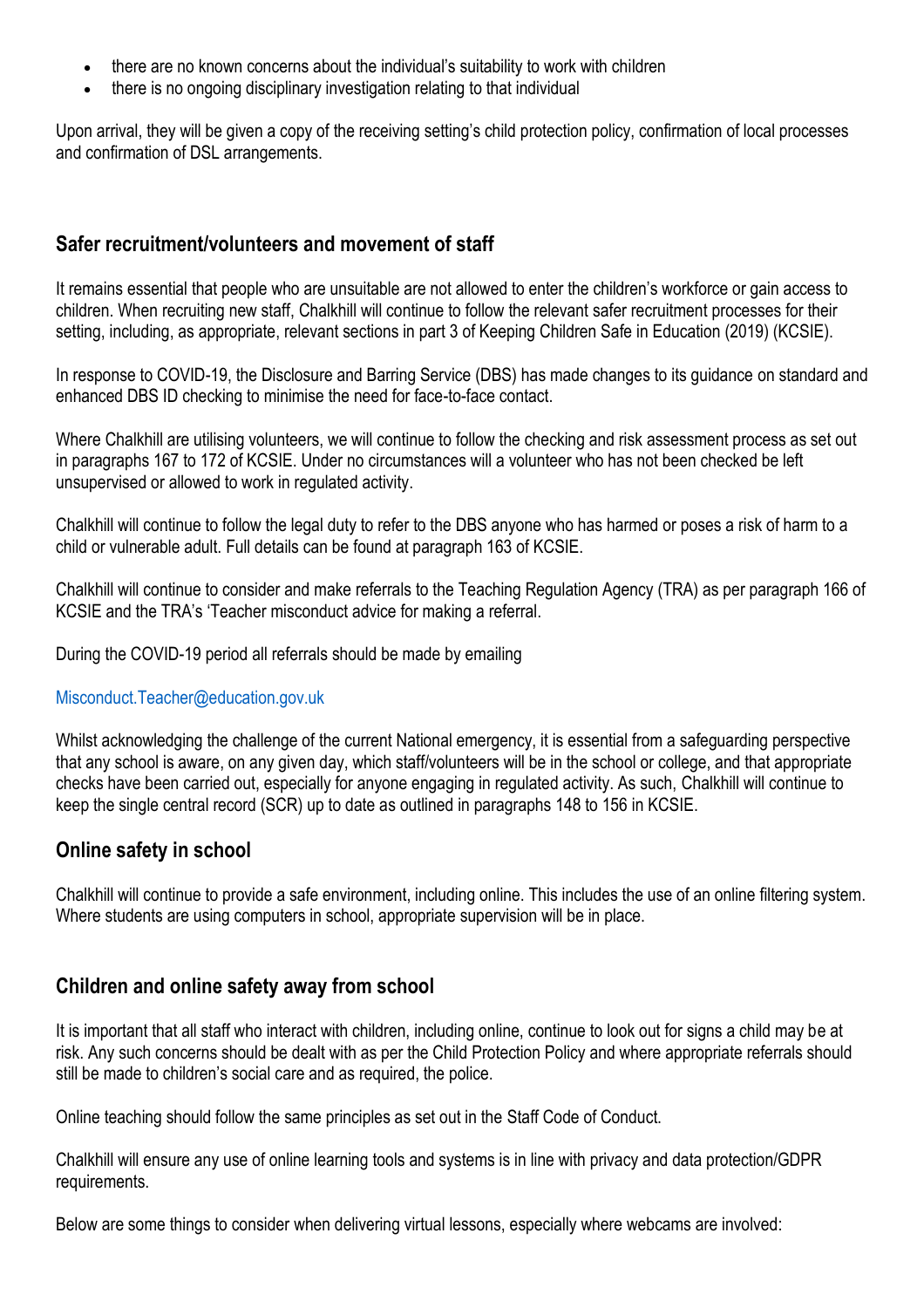- No 1:1s, groups only
- Staff and children must wear suitable clothing, as should anyone else in the household.
- Any computers used should be in appropriate areas, for example, not in bedrooms; and the background should be blurred.
- The live class should be recorded so that if any issues were to arise, the video can be reviewed.
- Live classes should be kept to a reasonable length of time, or the streaming may prevent the family 'getting on' with their day.
- Language must be professional and appropriate, including any family members in the background.
- Staff must only use platforms provided by Chalkhill to communicate with pupils
- Staff should record, the length, time, date and attendance of any sessions held.

## **Supporting children not in school**

Chalkhill is committed to ensuring the safety and wellbeing of all its pupils.

Where the DSL has identified a child to be on the edge of social care support, or who would normally receive pastoraltype support in school, they should ensure that a robust communication plan is in place for that child or young person.

The communication plans can include; remote contact, phone contact, door-step visits.

Chalkhill and its DSL(and deputy) will work closely with all stakeholders to maximise the effectiveness of any communication plan.

This plan will be reviewed regularly (at least once a fortnight) and where concerns arise, the DSL (and deputy) will consider any referrals as appropriate.

The school will share safeguarding messages on its website and social media pages.

Chalkhill recognises that school is a protective factor for children and young people, and the current circumstances, can affect the mental health of pupils and their parents/carers.

#### **Place2Be**

Once a week, Ms Lynne will contact ( via telephone) parents of children receiving one to one counselling.

Teachers at Chalkhill need to be aware of the mental health of pupils and their parents/carers in setting expectations of pupils' work where they are at home.

Where we care for children of critical workers and vulnerable children on site, we ensure appropriate support is in place for them. (including additional support staff for children who usually receive 1 to 1 support)

Chalkhill will continue to be a safe space for all children to attend and flourish. The Head of School will ensure that appropriate staff are on site and staff to pupil ratio numbers are appropriate, to maximise safety.

Chalkhill will refer to the Government guidance for education and childcare settings on how to implement social distancing and continue to follow the advice from Public Health England on handwashing and other measures to limit the risk of spread of COVID19.

Where we have concerns about the impact of staff absence – such as our Designated Safeguarding Lead or first aiders - this will be discussed at weekly SLT meetings